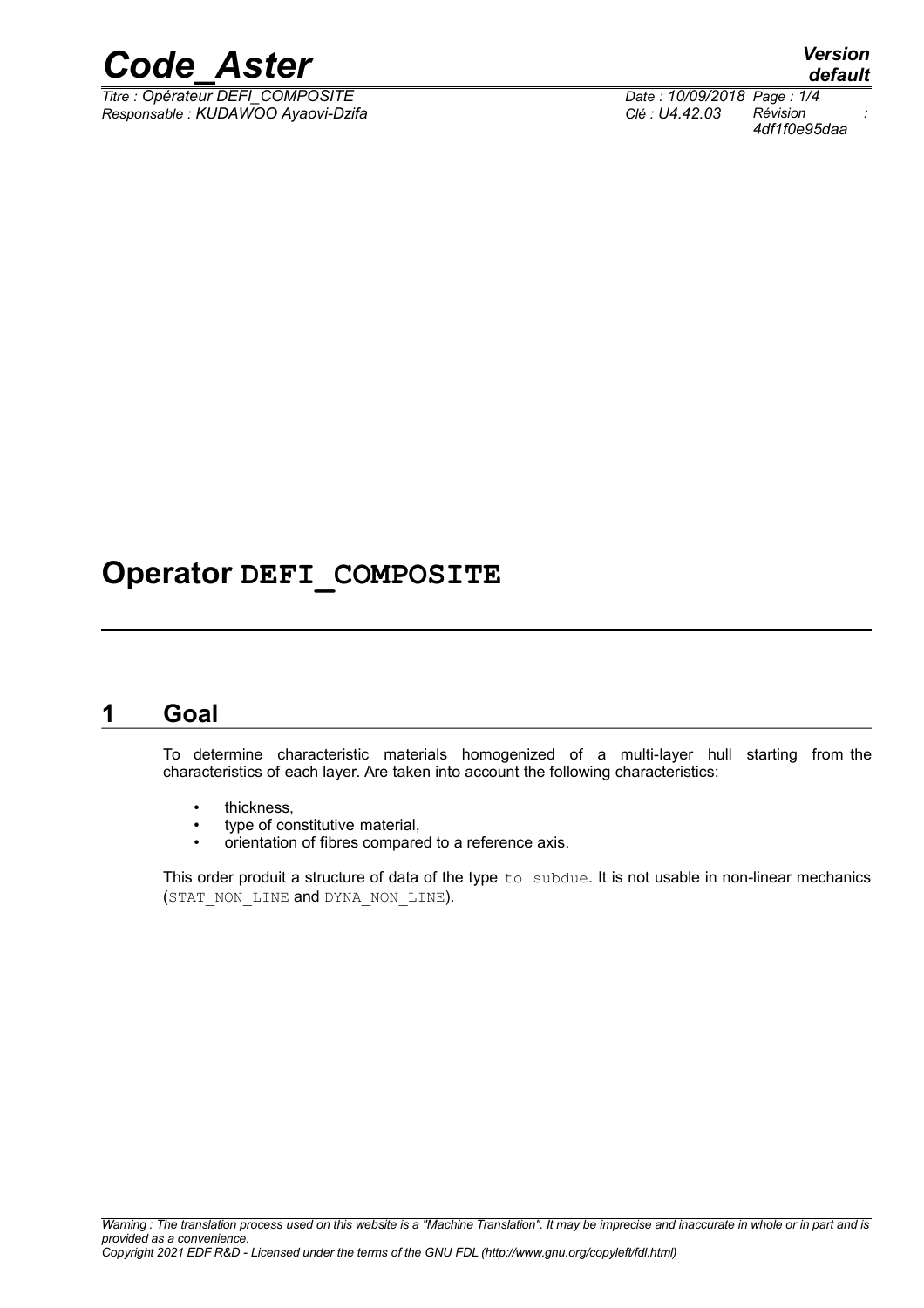# *Code\_Aster Version*

**2 Syntax**

*Titre : Opérateur DEFI\_COMPOSITE Date : 10/09/2018 Page : 2/4 Responsable : KUDAWOO Ayaovi-Dzifa Clé : U4.42.03 Révision :*

*4df1f0e95daa*

MUl [to subdue] = DEFI\_COMPOSITE **(**

| ٠              | $SLEEP = F$        | $THICK =$<br>$MATER =$<br>♦<br>ORIENTATION = | EP<br>MY<br>ORIEN<br>$0.$ , | [R]<br>[mater sdaster]<br>[R]<br>[DEFECT] |
|----------------|--------------------|----------------------------------------------|-----------------------------|-------------------------------------------|
| ♦<br>$\bullet$ | $IMPRESSION = F$ ( | $\Diamond$ UNIT =                            | ' links,<br>$-8,$           | [I]<br>[DEFECT]                           |
|                |                    |                                              |                             |                                           |

**)**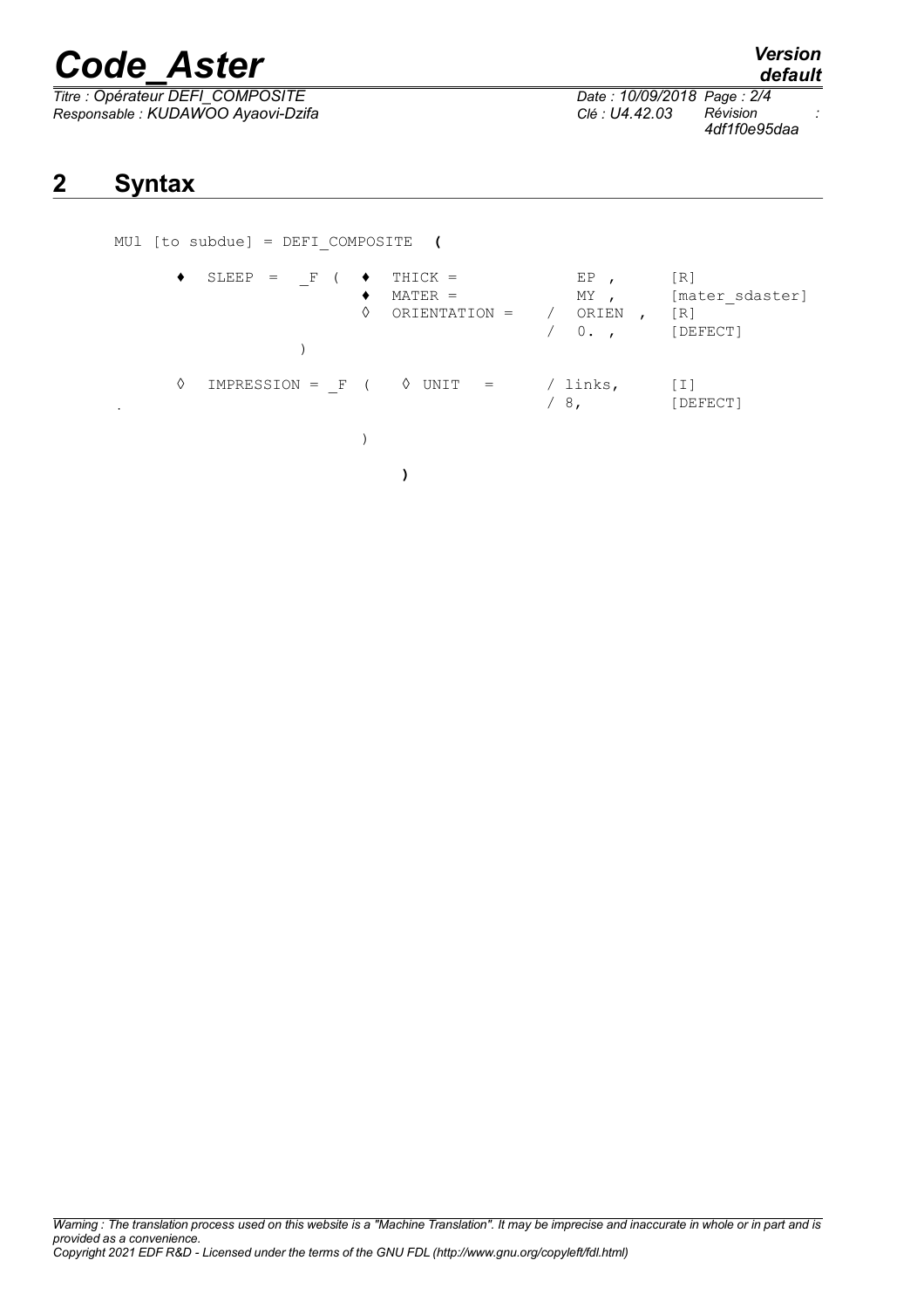## *Code\_Aster Version*

*Titre : Opérateur DEFI\_COMPOSITE Date : 10/09/2018 Page : 3/4 Responsable : KUDAWOO Ayaovi-Dzifa Clé : U4.42.03 Révision :*

*4df1f0e95daa*

## **3 Operands**

#### **3.1 Keyword SLEEP**

 $SLEEP = F$ 

Keyword factor for the definition of a layer of the multi-layer composite on the basis of the subbase to the roadbase.

#### **3.1.1 Operand THICK**

 $THICK = EP$ 

Thickness of the layer.

#### **3.1.2 Operand MATER**

 $MATER = MY$ 

The concept MY the material constitutive of the layer contains and is produced by the operator DEFI\_MATERIAU under the keyword factor ELAS\_ORTH.

Parameters of damping AMOR ALPHA, AMOR BETA and AMOR HYST available in ELAS ORTH are not taken into account by DEFI COMPOSITE .

#### **3.1.3 Operand ORIENTATION**

◊ ORIENTATION = orien

Angle of the 1st direction of orthotropism (longitudinal direction or direction of fibres) in the tangent plan with the element compared to the 1st direction of the reference mark of reference defined in the operator AFFE\_CARA\_ELEM by the keyword factor HULL and the keyword ANGL\_REP [U4.42.01].

By default orien is null, if not it must be provided in degrees and must be understood enters  $-90^{\circ}$  and  $+90^{\circ}$ .